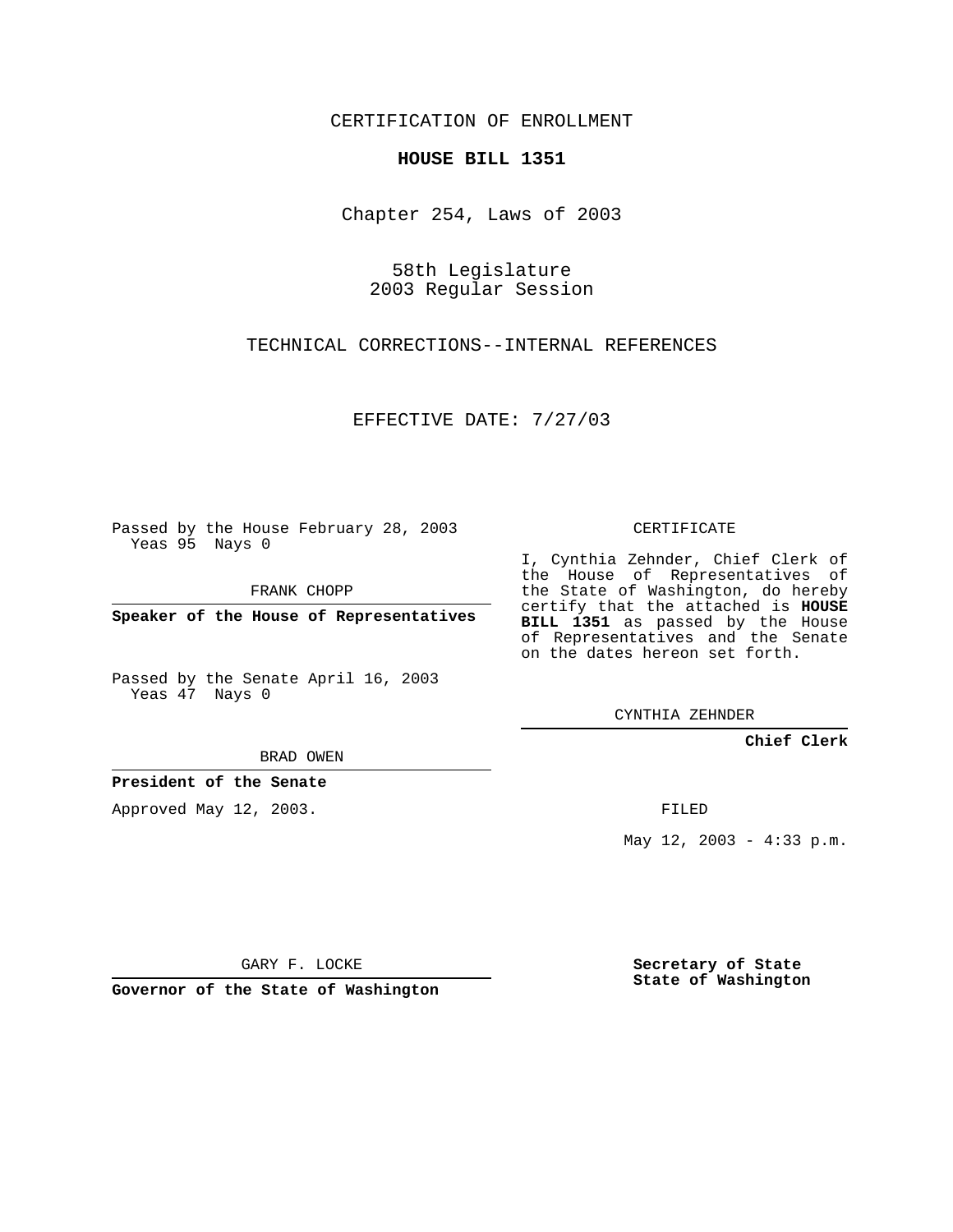# **HOUSE BILL 1351** \_\_\_\_\_\_\_\_\_\_\_\_\_\_\_\_\_\_\_\_\_\_\_\_\_\_\_\_\_\_\_\_\_\_\_\_\_\_\_\_\_\_\_\_\_

\_\_\_\_\_\_\_\_\_\_\_\_\_\_\_\_\_\_\_\_\_\_\_\_\_\_\_\_\_\_\_\_\_\_\_\_\_\_\_\_\_\_\_\_\_

Passed Legislature - 2003 Regular Session

**State of Washington 58th Legislature 2003 Regular Session**

**By** Representatives Flannigan and Moeller; by request of Office of the Code Reviser

Read first time 01/23/2003. Referred to Committee on Judiciary.

 AN ACT Relating to correction of outdated internal references in the Revised Code of Washington; and amending RCW 8.26.020, 9.94A.731, 11.68.090, 11.97.010, 11.97.900, and 29.81.310.

BE IT ENACTED BY THE LEGISLATURE OF THE STATE OF WASHINGTON:

 **Sec. 1.** RCW 8.26.020 and 1988 c 90 s 2 are each amended to read as follows:

As used in this chapter:

 (1) The term "state" means any department, commission, agency, or instrumentality of the state of Washington.

 (2) The term "local public agency" applies to any county, city or town, or other municipal corporation or political subdivision of the state and any person who has the authority to acquire property by eminent domain under state law, or any instrumentality of any of the foregoing.

 (3) The term "person" means any individual, partnership, corporation, or association.

 (4)(a) The term "displaced person" means, except as provided in 18  $((+b))$  (c) of this subsection, any person who moves from real property, or moves his personal property from real property: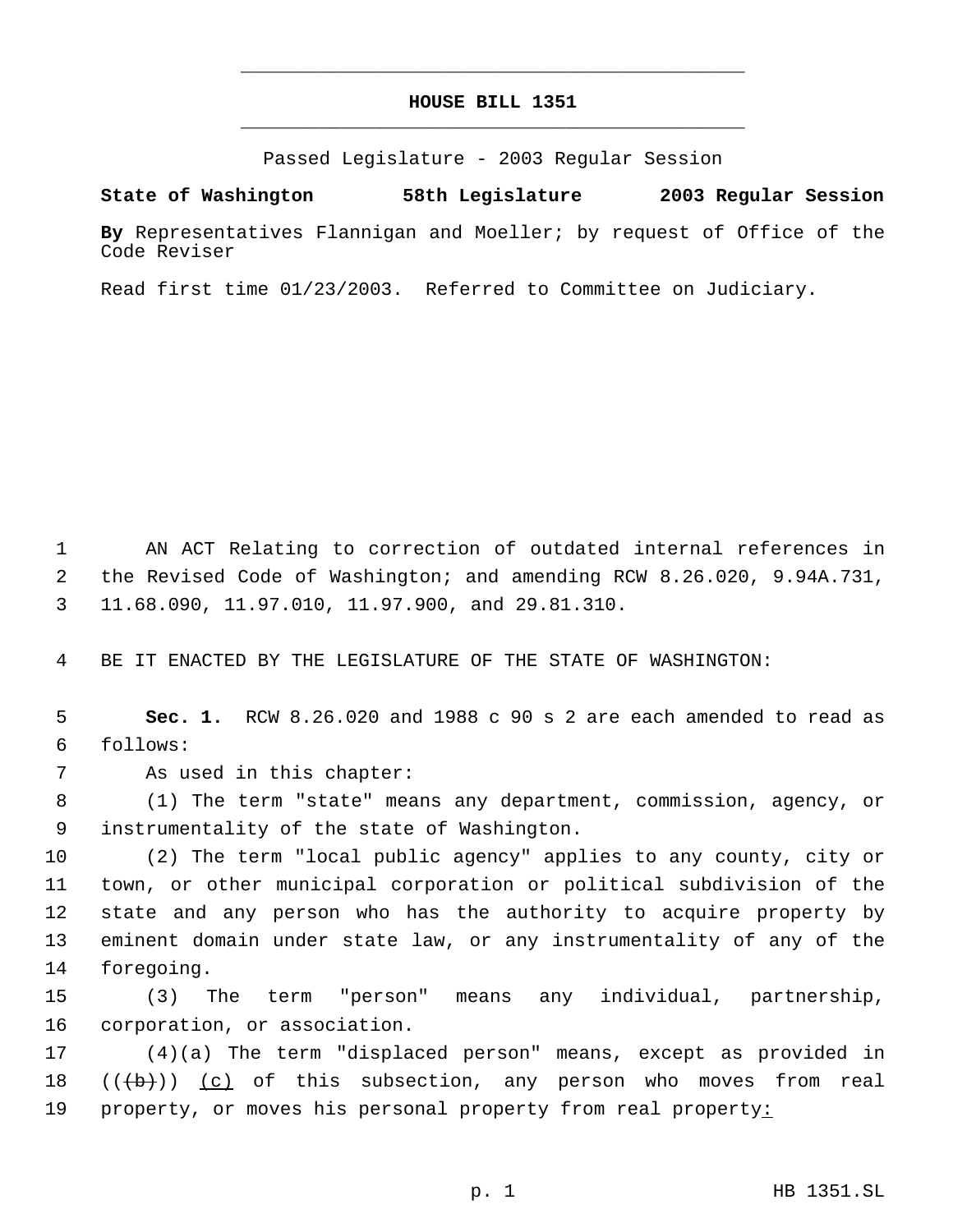(i) As a direct result of a written notice of intent to acquire, or the acquisition of, such real property in whole or in part for a program or project undertaken by a displacing agency; or

 (ii) On which the person is a residential tenant or conducts a small business, a farm operation, or a business defined in this section, as a direct result of rehabilitation, demolition, or such other displacing activity as the lead agency may prescribe, under a program or project undertaken by a displacing agency in any case in which the displacing agency determines that the displacement is permanent.

 (b) Solely for the purposes of RCW 8.26.035 (1) and (2) and 8.26.065, the term "displaced person" includes any person who moves 13 from real property, or moves his personal property from real property:

 (i) As a direct result of a written notice of intent to acquire, or the acquisition of, other real property in whole or in part on which the person conducts a business or farm operation, for a program or project undertaken by a displacing agency; or

 (ii) As a direct result of rehabilitation, demolition, or such other displacing activity as the lead agency may prescribe, of other real property on which the person conducts a business or a farm operation, under a program or project undertaken by a displacing agency where the displacing agency determines that the displacement is permanent.

24  $((\{b\}))(c)$  The term "displaced person" does not include:

 (i) A person who has been determined, according to criteria established by the lead agency, to be either unlawfully occupying the displacement dwelling or to have occupied the dwelling for the purpose 28 of obtaining assistance under this chapter; or

 (ii) In any case in which the displacing agency acquires property for a program or project, any person (other than a person who was an occupant of the property at the time it was acquired) who occupies the property on a rental basis for a short term or a period subject to termination when the property is needed for the program or project.

 (5) The term "business" means any lawful activity, excepting a farm operation, conducted primarily:

 (a) For the purchase, sale, lease, and rental of personal and real property, and for the manufacture, processing, or marketing of products, commodities, or other personal property;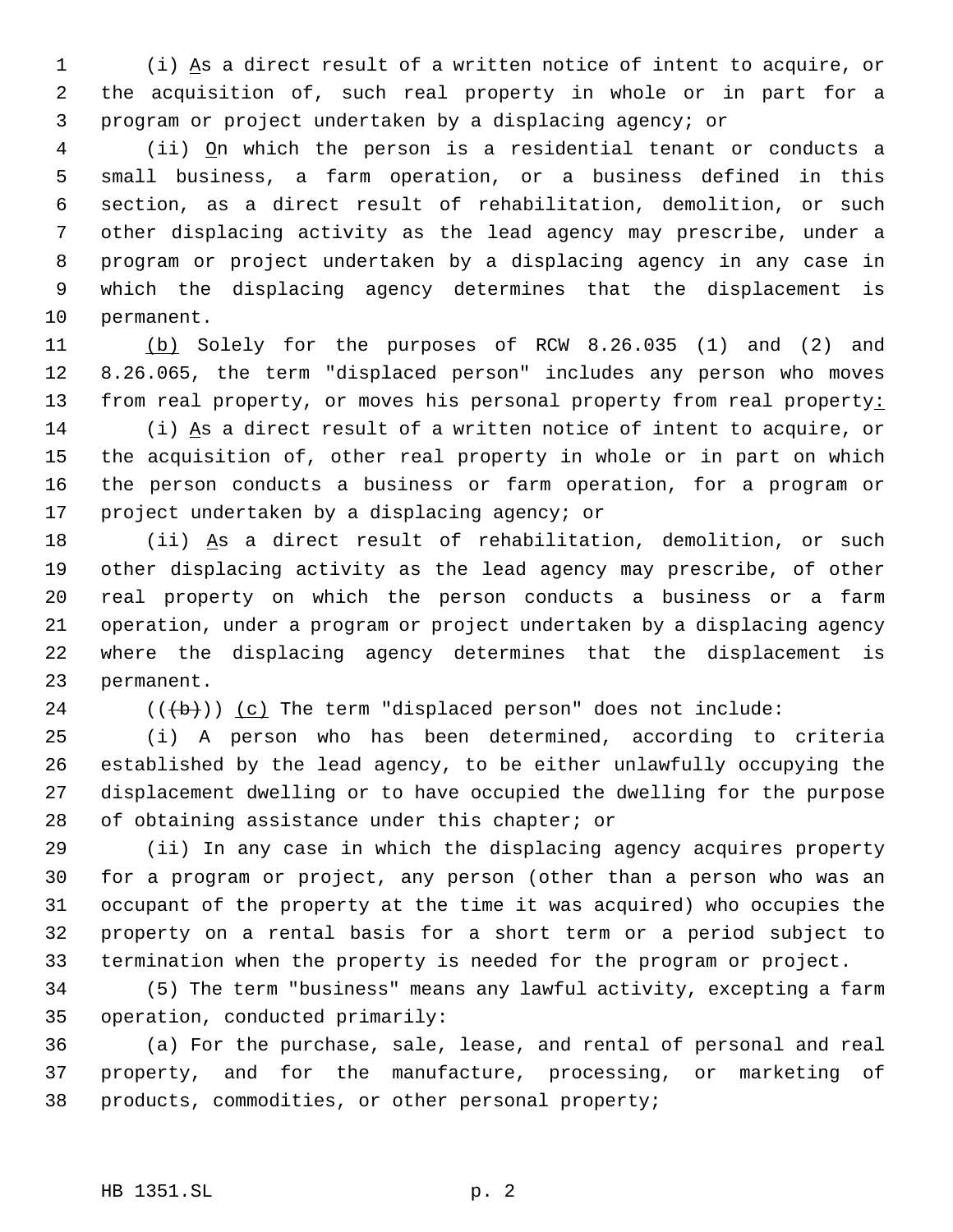(b) For the sale of services to the public;

(c) By a nonprofit organization; or

 (d) Solely for the purposes of RCW 8.26.035, for assisting in the purchase, sale, resale, manufacture, processing, or marketing of products, commodities, personal property, or services by the erection and maintenance of an outdoor advertising display or displays, whether or not such display or displays are located on the premises on which any of the above activities are conducted.

 (6) The term "farm operation" means any activity conducted solely or primarily for the production of one or more agricultural products or commodities, including timber, for sale or for home use, and customarily producing such products or commodities in sufficient quantity to be capable of contributing materially to the operator's support.

 (7) The term "comparable replacement dwelling" means any dwelling that is (a) decent, safe, and sanitary; (b) adequate in size to accommodate the occupants; (c) within the financial means of the displaced person; (d) functionally equivalent; (e) in an area not subject to unreasonably adverse environmental conditions; and (f) in a location generally not less desirable than the location of the displaced person's dwelling with respect to public utilities, facilities, services, and the displaced person's place of employment.

 (8) For purposes of RCW 8.26.180 through 8.26.200, the term "acquiring agency" means:

 (a) A state agency or local public agency that has the authority to acquire property by eminent domain under state law; or

 (b) Any state agency, local public agency, or person that (i) does not have the authority to acquire property by eminent domain under state law and (ii) has been designated an "acquiring agency" under rules adopted by the lead agency. However, the lead agency may only designate a state agency, local public agency, or a person as an "acquiring agency" to the extent that it is necessary in order to qualify for federal financial assistance.

 (9) The term "displacing agency" means the state agency, local public agency, or any person carrying out a program or project, with federal or state financial assistance, that causes a person to be a displaced person.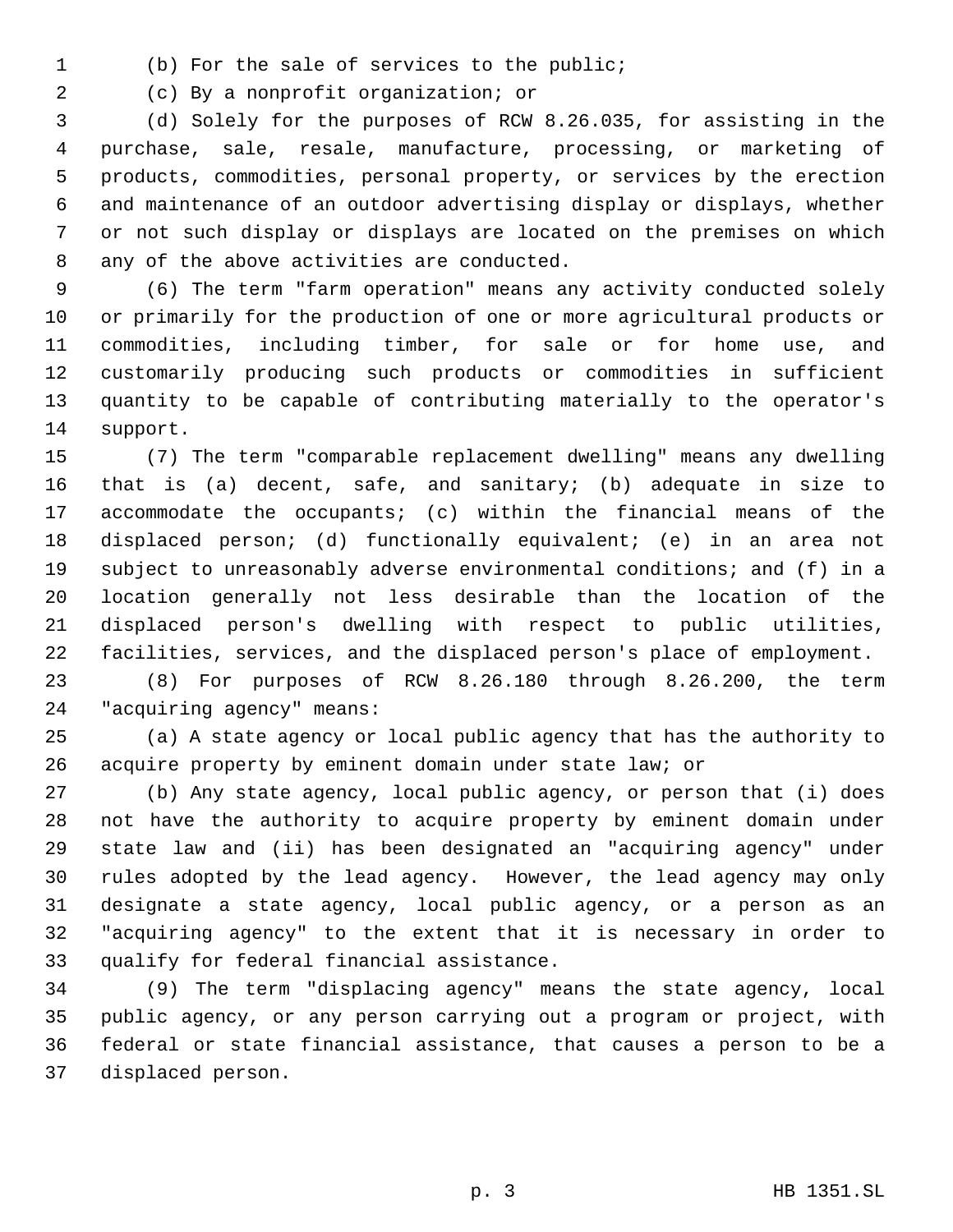(10) The term "federal financial assistance" means a grant, loan, or contribution provided by the United States, except any federal guarantee or insurance and any interest reduction payment to an individual in connection with the purchase and occupancy of a residence by that individual.

 (11) The term "mortgage" means such classes of liens as are commonly given to secure advances on, or the unpaid purchase price of, real property, under the laws of this state, together with the credit instruments, if any, secured thereby.

 (12) The term "lead agency" means the Washington state department of transportation.

 (13) The term "appraisal" means a written statement independently and impartially prepared by a qualified appraiser setting forth an opinion of defined value of an adequately described property as of a specific date, supported by the presentation and analysis of relevant market information.

### EXPLANATORY NOTE

18 Corrects subparagraph lettering. As it exists now, RCW<br>19 8.26.020 has two versions of subparagraphs (4)(a)(i) and (ii). 19 8.26.020 has two versions of subparagraphs (4)(a)(i) and (ii).<br>20 To correct this, the second version of subparagraphs (4)(a)(i) 20 To correct this, the second version of subparagraphs  $(4)(a)(i)$ <br>21 and (ii) have been relettered as subparagraphs  $(4)(b)(i)$  and 21 and (ii) have been relettered as subparagraphs (4)(b)(i) and 22 (ii).  $(iii)$ .

 **Sec. 2.** RCW 9.94A.731 and 2000 c 28 s 29 are each amended to read as follows:

 (1) An offender sentenced to a term of partial confinement shall be confined in the facility for at least eight hours per day or, if serving a work crew sentence shall comply with the conditions of that 28 sentence as set forth in RCW 9.94A.030( $(\frac{30}{10})$  (31) and 9.94A.725. The offender shall be required as a condition of partial confinement to report to the facility at designated times. During the period of partial confinement, an offender may be required to comply with crime- related prohibitions and affirmative conditions imposed by the court or the department pursuant to this chapter.

 (2) An offender in a county jail ordered to serve all or part of a term of less than one year in work release, work crew, or a program of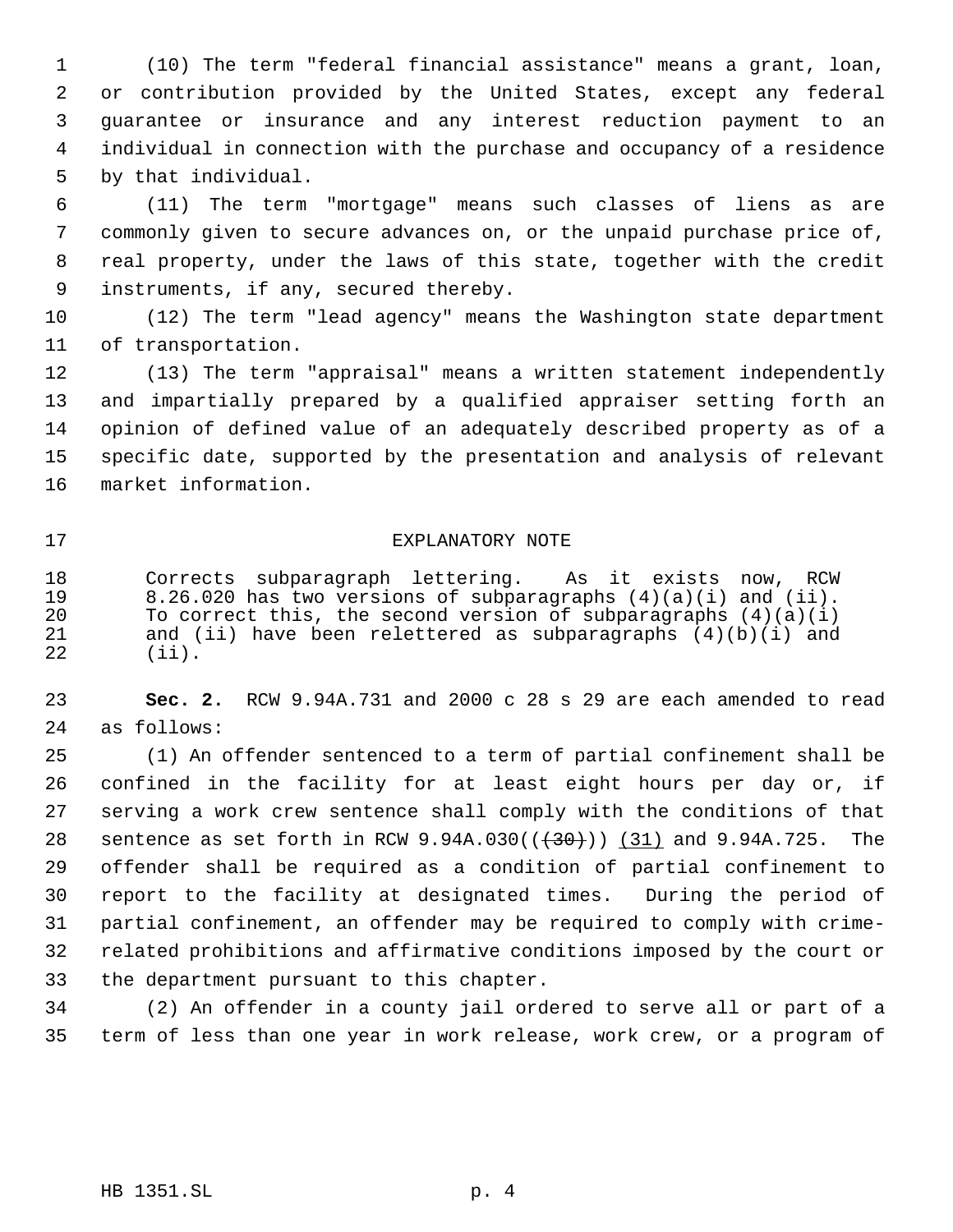home detention who violates the rules of the work release facility, work crew, or program of home detention or fails to remain employed or enrolled in school may be transferred to the appropriate county detention facility without further court order but shall, upon request, be notified of the right to request an administrative hearing on the issue of whether or not the offender failed to comply with the order and relevant conditions. Pending such hearing, or in the absence of a request for the hearing, the offender shall serve the remainder of the term of confinement as total confinement. This subsection shall not affect transfer or placement of offenders committed to the department. (3) Participation in work release shall be conditioned upon the offender attending work or school at regularly defined hours and abiding by the rules of the work release facility.

14 EXPLANATORY NOTE

15 RCW 9.94A.030 was amended by 2001 2nd sp.s. c 12 s 301,<br>16 changing subsection (30) to subsection (31). changing subsection  $(30)$  to subsection  $(31)$ .

 **Sec. 3.** RCW 11.68.090 and 1997 c 252 s 66 are each amended to read as follows:

 (1) Any personal representative acting under nonintervention powers may borrow money on the general credit of the estate and may mortgage, encumber, lease, sell, exchange, convey, and otherwise have the same powers, and be subject to the same limitations of liability, that a trustee has under RCW 11.98.070 and chapters 11.100 and 11.102 RCW with regard to the assets of the estate, both real and personal, all without an order of court and without notice, approval, or confirmation, and in all other respects administer and settle the estate of the decedent without intervention of court. Except as otherwise specifically provided in this title or by order of court, a personal representative acting under nonintervention powers may exercise the powers granted to a personal representative under chapter 11.76 RCW but is not obligated to comply with the duties imposed on personal representatives by that chapter. A party to such a transaction and the party's successors in interest are entitled to have it conclusively presumed that the transaction is necessary for the administration of the decedent's estate.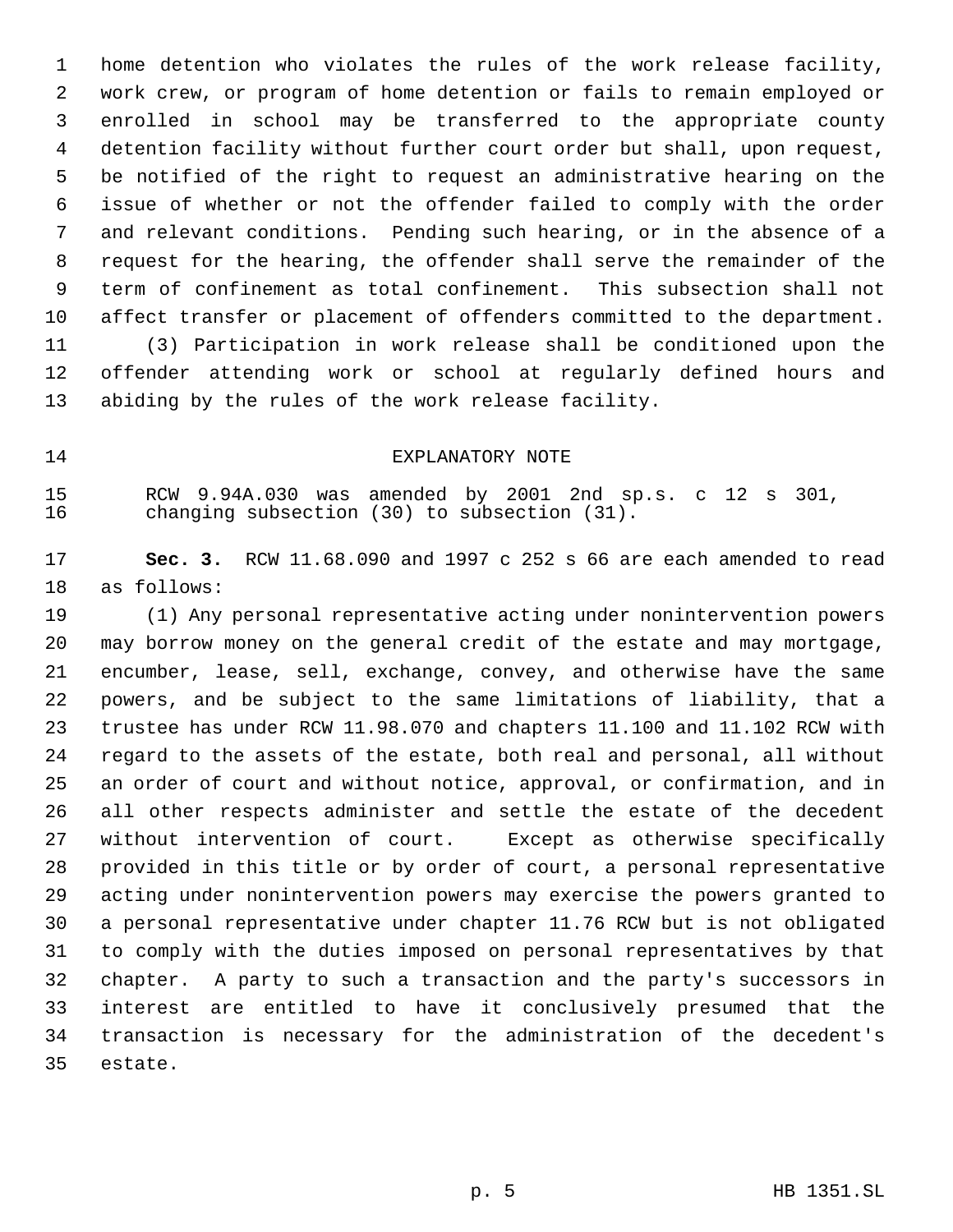(2) Except as otherwise provided in chapter 11.108 RCW or elsewhere in order to preserve a marital deduction from estate taxes, a testator may by a will relieve the personal representative from any or all of the duties, restrictions, and liabilities imposed: Under common law; 5 by chapters 11.54, 11.56, 11.100, 11.102, and (( $\frac{11.104}{11.104A}$  RCW; or by RCW 11.28.270 and 11.28.280, 11.68.095, and 11.98.070. In addition, a testator may likewise alter or deny any or all of the privileges and powers conferred by this title, and may add duties, restrictions, liabilities, privileges, or powers to those imposed or granted by this title. If any common law or any statute referenced earlier in this subsection is in conflict with a will, the will controls whether or not specific reference is made in the will to this section. However, notwithstanding the rest of this subsection, a personal representative may not be relieved of the duty to act in good faith and with honest judgment.

## EXPLANATORY NOTE

 Changes a reference to chapter 11.104 RCW, which has been replaced by chapter 11.104A RCW.

 **Sec. 4.** RCW 11.97.010 and 1993 c 339 s 1 are each amended to read as follows:

 The trustor of a trust may by the provisions of the trust relieve the trustee from any or all of the duties, restrictions, and liabilities which would otherwise be imposed by chapters 11.95, 11.98, 24 11.100, and ((11.104)) 11.104A RCW and RCW 11.106.020, or may alter or deny any or all of the privileges and powers conferred by those provisions; or may add duties, restrictions, liabilities, privileges, or powers to those imposed or granted by those provisions. If any specific provision of those chapters is in conflict with the provisions of a trust, the provisions of the trust control whether or not specific reference is made in the trust to any of those chapters, except as provided in RCW 11.98.200 through 11.98.240 and 11.95.100 through 11.95.150. In no event may a trustee be relieved of the duty to act in good faith and with honest judgment.